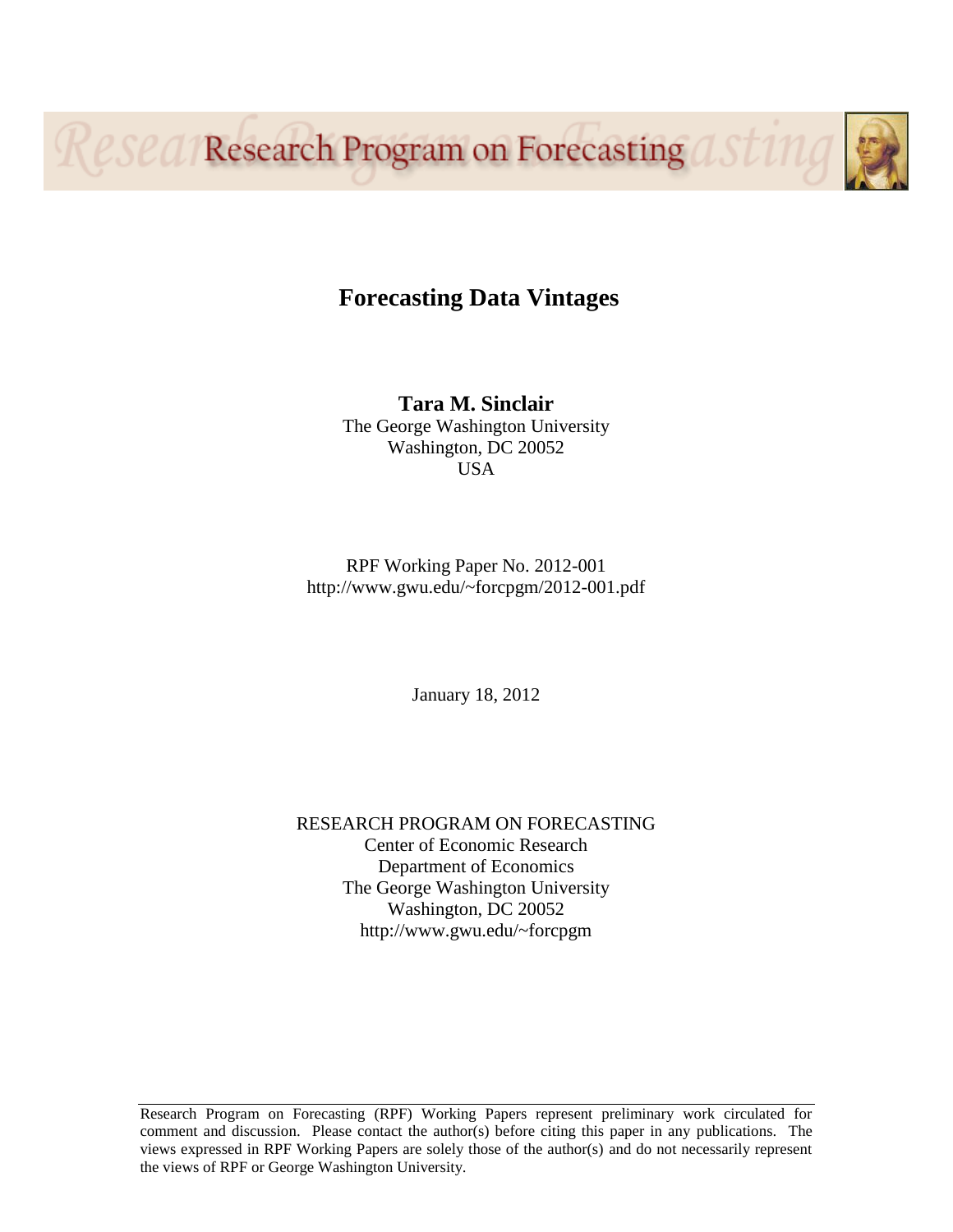# Forecasting Data Vintages

Tara M. Sinclair George Washington University Washington, DC

January 18, 2012

JEL: C53

**A revised version paper is forthcoming in the International Journal of Forecasting. It is a comment on Clements and Galvão's ["Forecasting with Vector Autoregressive Models of](http://webspace.qmul.ac.uk/aferreira/V-VAR%20forcwebpage.pdf)  [Data Vintages: US output growth and inflation"](http://webspace.qmul.ac.uk/aferreira/V-VAR%20forcwebpage.pdf) which is forthcoming in the same issue.** 

> Keywords: Real time data, Evaluating forecasts, Forecasting practice, Time series, Econometric models

#### **Abstract**

This article provides a discussion of Clements and Galvão's "Forecasting with Vector Autoregressive Models of Data Vintages: US output growth and inflation." Clements and Galvão argue that a multiple-vintage VAR model can be useful for forecasting data that are subject to revisions. Clements and Galvão draw a "distinction between forecasting future observations and revisions to past data," which brings yet another real time data issue to the attention of forecasters. This comment discusses the importance of taking data revisions into consideration and compares the multiple-vintage VAR approach of Clements and Galvão to a state-space approach.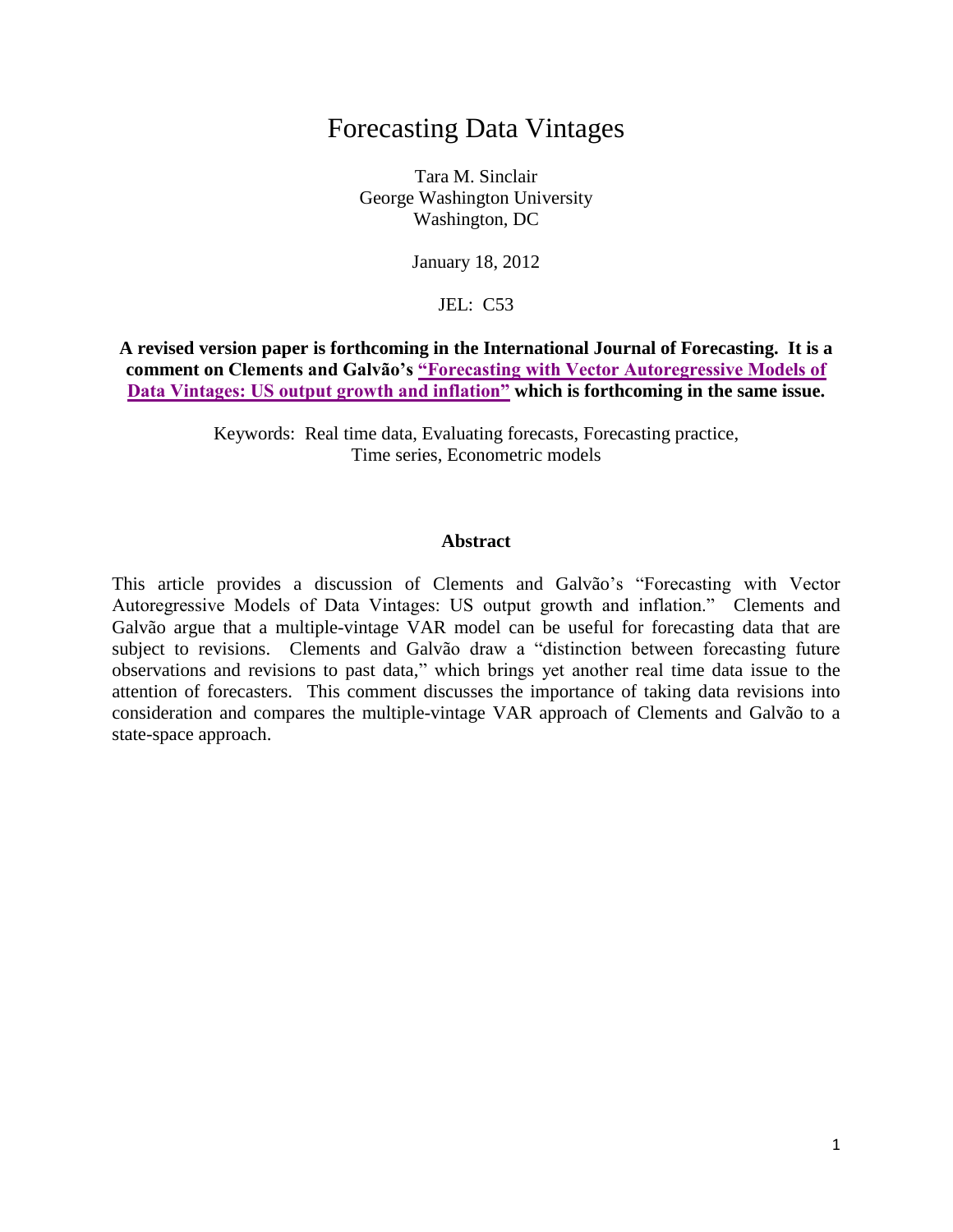## Forecasting Data Vintages

## **Introduction**

Over the last several years, a growing body of research has made economic forecasters aware of the need to take into consideration the role of data revisions in their forecasts. The real time data movement has in particular emphasized the importance of evaluating forecasts both in terms of the information forecasters had at the time they made their forecasts (rather than based on later revised data) and in terms of the data the forecasters were aiming to predict (see Croushore, 2011). Clements and Galvão's "Forecasting with Vector Autoregressive Models of Data Vintages: US output growth and inflation" (this issue), addresses yet another concern: forecasters are typically estimating their models using data that are at different points in the revision process. If there are systematic patterns in the revisions, then there are even more issues in choosing which data to use to evaluate both forecasts and early estimates, as well as which data to choose for estimating forecasting models.

Consider a simple benchmark autoregressive model that a forecaster might use to forecast an economic variable *y<sup>t</sup>* . In order to estimate the parameters to be used for the forecast, typically the forecaster will obtain the most recently updated data on  $y_t$  (i.e. the *vintage* of  $y_t$  available at that time) and estimate the model using those data. However, the data in this single time series may in fact be coming from different data generating processes. The data some time back in the series have gone through monthly revisions, annual revisions, and perhaps several benchmark revisions. The most recent data, however, have been only "lightly revised," as Clements and Galvão term it. Therefore, Clements and Galvão argue that the data in a single vintage are of "different maturities." Forecasters may want to forecast future revisions to data as well as exploit any forecastability of data revisions to improve forecasts of future observations.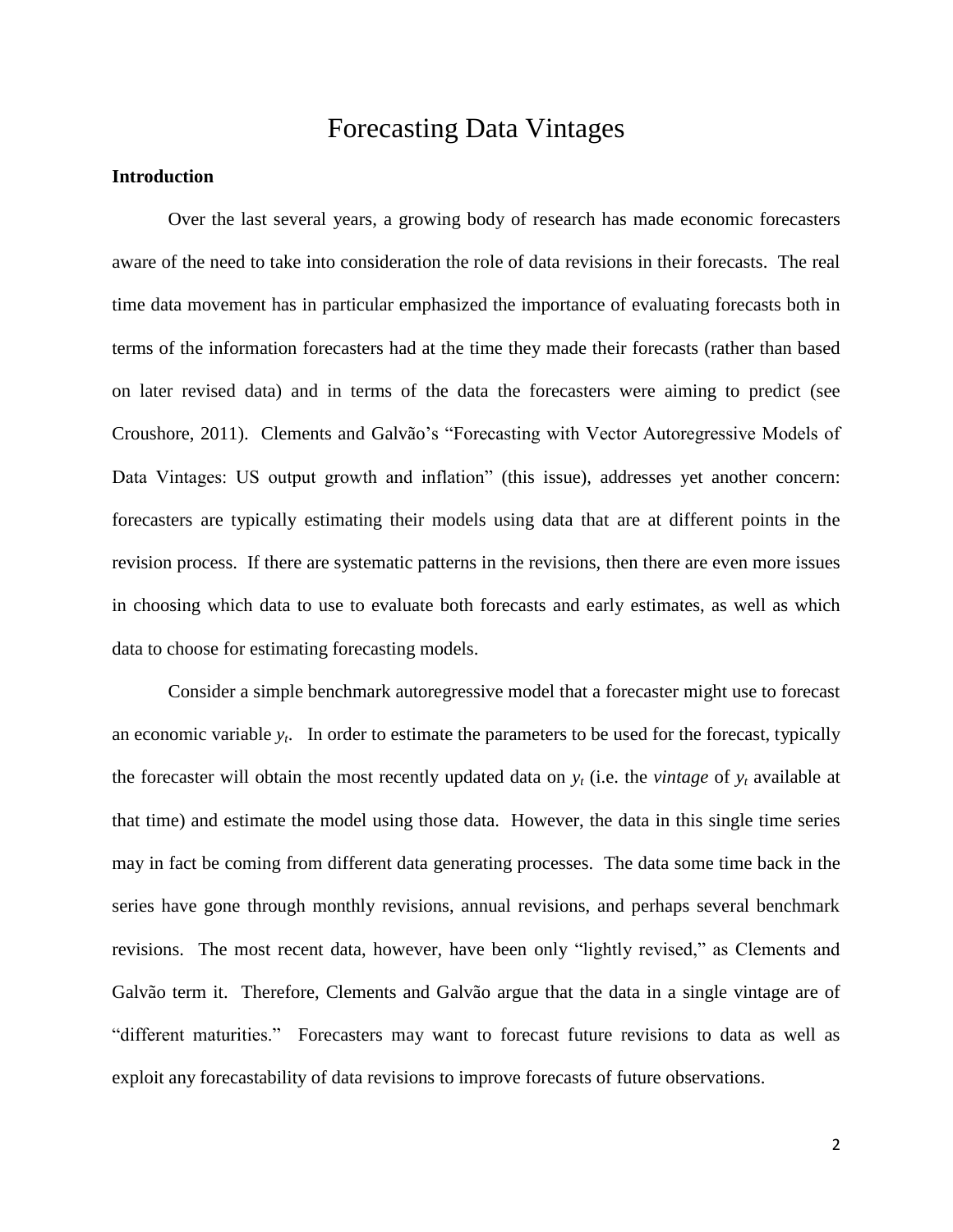In their article, Clements and Galvão suggest that a multiple-vintage vector autoregressive model (VAR) is a useful approach for forecasters working with data subject to revisions. This comment discusses the importance of taking revisions into consideration and compares the multiple-vintage VAR approach of Clements and Galvão to a state-space approach.

## **The Data Generating Process of Data Subject to Revisions**

A key issue in thinking about data subject to revisions is to decide which data share the same data generating process (DGP). One option would be to assume that data of the same vintage, i.e. the data provided by the statistical agency as a single time series at a particular moment in time, would share a common DGP. This is most often what forecasters take as their dataset for both the left-hand and right-hand sides of their forecasting equations. But, these series are actually composed of data with different amounts of revision – from the recent data which may be not revised at all to data from further back in time which may have undergone substantial revision. Kishor and Koenig (2011) point out that these variations in maturity are particularly a problem for forecasting. Forecasters using a single vintage of data will estimate the parameters of their models based mostly on heavily revised data. The forecasts made from the model, however, depend primarily on recent, more lightly revised data. If data with different numbers of revisions are from different data generating processes, then the forecasts made from these models may not perform well.

Another option would be to group together data that have experienced the same amount of revision. We could, for example, gather all first releases as a single data series.<sup>1</sup> However, historical data in this time series may have been gathered based on different definitions.

 $\overline{\phantom{a}}$ 

<sup>&</sup>lt;sup>1</sup> These data are often called the "diagonals" due to where they are located in a real time data set. Typically in these datasets each column contains the historical data available at a particular point in time. From these columns, a time series that contains data with the same amount of revision would be on the diagonal.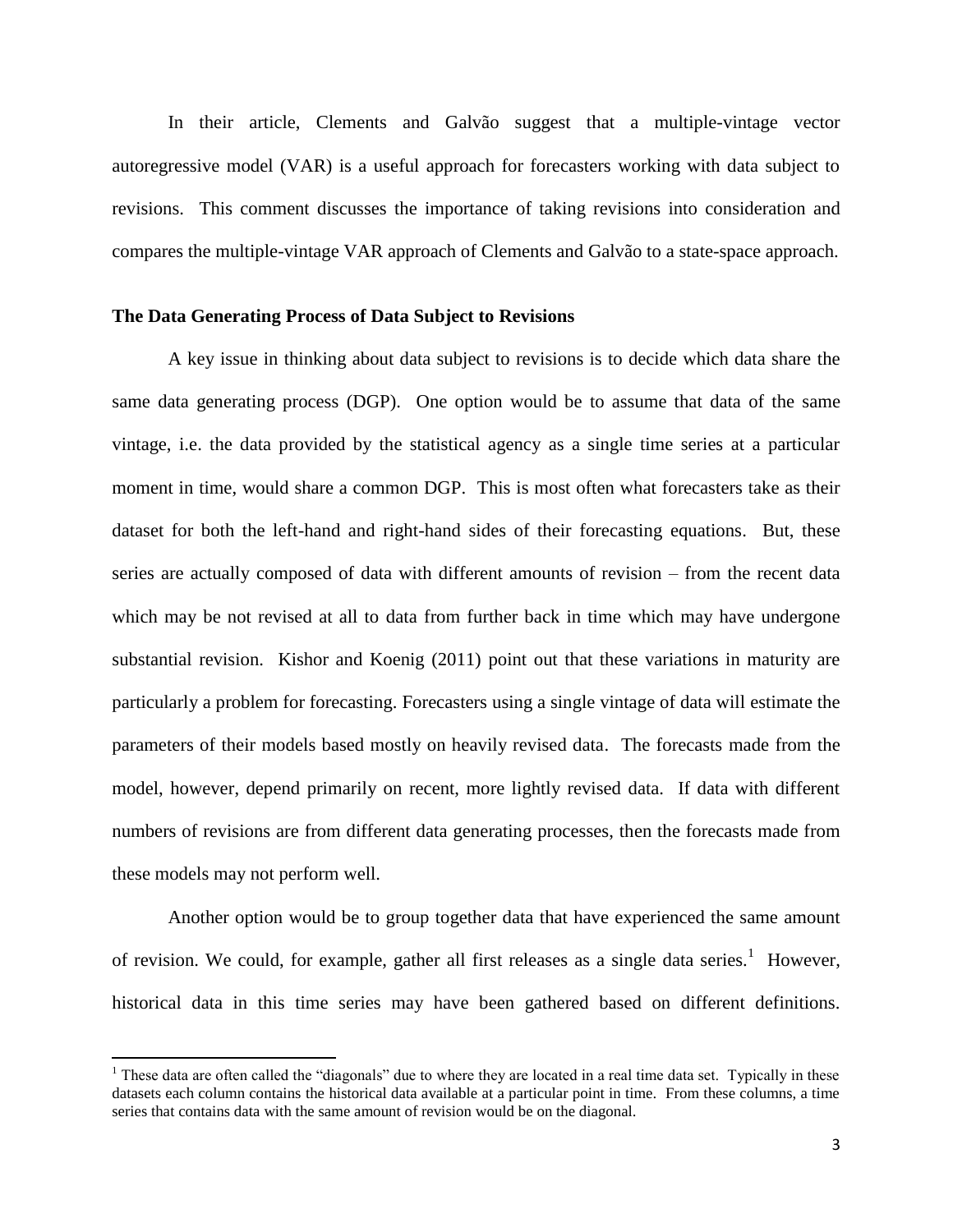Furthermore, the revisions may help forecast future data. If the revisions are unpredictable and the early data are efficient estimates of future data, then we may not need to be concerned about the different vintages. For example, it may be appropriate, and more accurate in finite samples, in this case to use first release data as the left-hand-side variable in a forecasting model (Koenig et al, 2003). There is mounting evidence, however, that data revisions are in fact often predictable (Croushore, 2011). Furthermore, even if revisions themselves are unpredictable, it may still be possible for the revisions to serve as predictors of future observations.

## **Forecasting Models for Data Subject to Revisions**

Given modern computer capacity, it now makes sense to keep track of data revisions so that we can include all the data in the model and keep track of the amount of revision. One way to do this is the multiple-vintage VAR approach advocated by Clements and Galvão. This model is a generalization of a single-vintage autoregressive (AR) model to include multiple vintages. Thus a single variable is included in the VAR but the vector aspect captures different vintages of the data. The model Clements and Galvão use can also allow for seasonal and benchmark revisions. The multiple-vintage VAR directly produces forecasts of future vintage values of the variable of interest. This future vintage represents revised values of past data as well as new observations. Thus the forecasts produced are an intuitive collection of forecasts of data revisions and forecasts of new observations.

An alternative model, however, would be a state space model, for example the one proposed in Kishor and Koenig (2011). State space models using the Kalman filter are an obvious choice when the "truth" needs to be filtered out of the data. In the model proposed by Kishor and Koenig, the forecasts can be made by first estimating a VAR using only data that has been "fully" revised. Then the parameters of that VAR can be substituted into a state space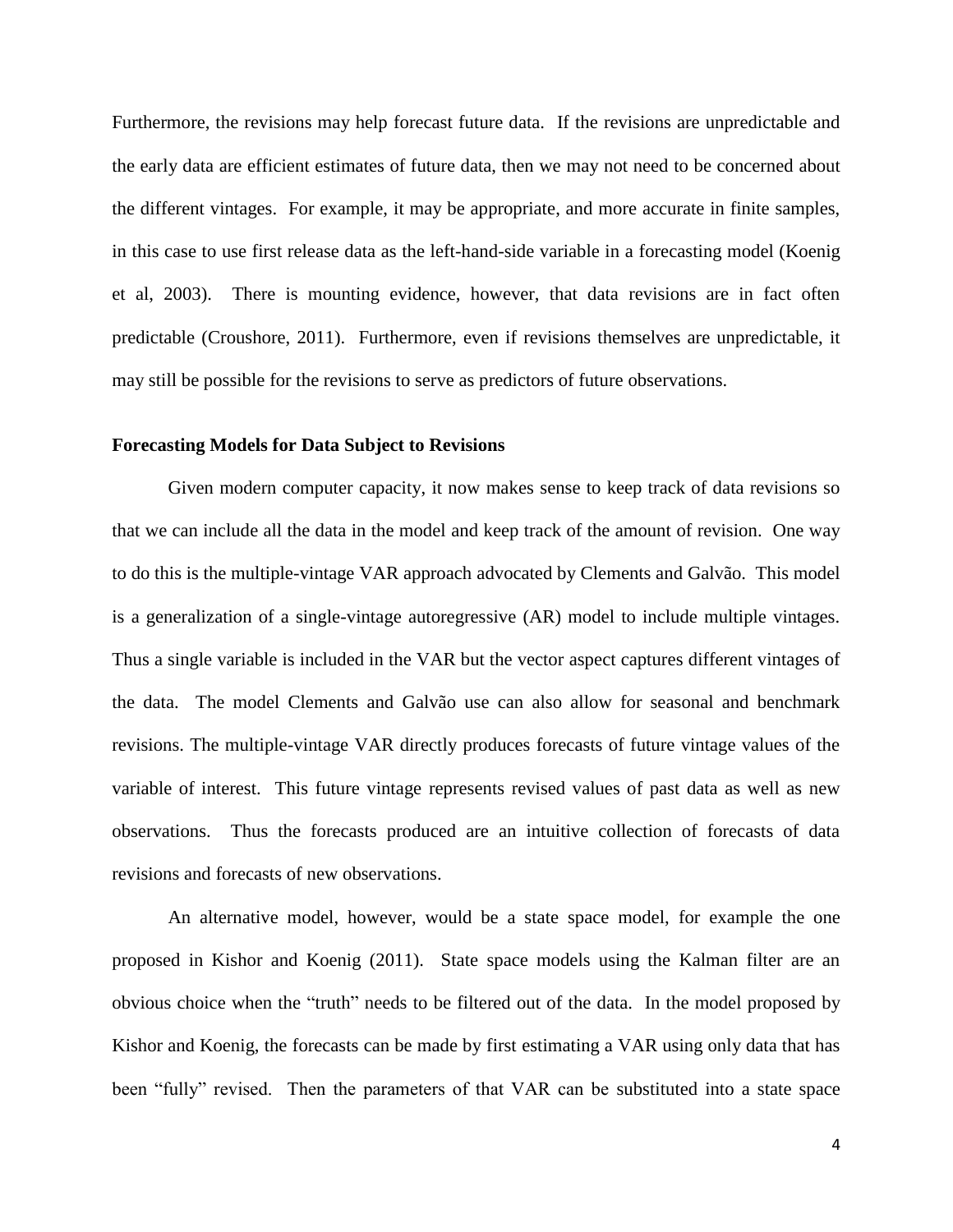model and the Kalman filter can be applied to obtain an estimate of the current state vector and forecasts for the future. In this way they first convert the end-of-sample, not yet fully revised data into fully revised data before substituting them into the model. This approach keeps the data generating processes consistent. This approach also easily allows for other variables to be included, so that they can jointly forecast GDP growth and the output-consumption ratio, for example.

Both the VAR and the state space assume that the releases are efficient with some finite lag to make them feasible to estimate. Both approaches also generally require that the process of the data or of the revisions to the data be characterized by an AR (or moving average) process (Croushore, 2006). Finally, both approaches can produce forecasts of future vintages of data, although the multiple-vintage VAR approach produces these directly whereas the state space approach requires that state vector forecasts be substituted back into the model to produce the forecasts of data with different amounts of revision.

The key question is whether the data revision process can be modeled based only on observables (as in the VAR) or if it is better modeled with unobserved components (as in state space models). The state space models are focused on forecasting data with a constant amount of revision (most often the fully-revised data). They address the combination of different data generating processes by converting data into a common one through the Kalman filter. On the other hand, the multiple-vintage VAR approach produces forecasts of vintages of data taking advantage of the potential forecastability of data revisions. Each forecasted vintage consists of forecasts of revisions to past observations as well as forecasts of new observations. This intuitive approach may particularly be of interest to forecasters who may want to predict what a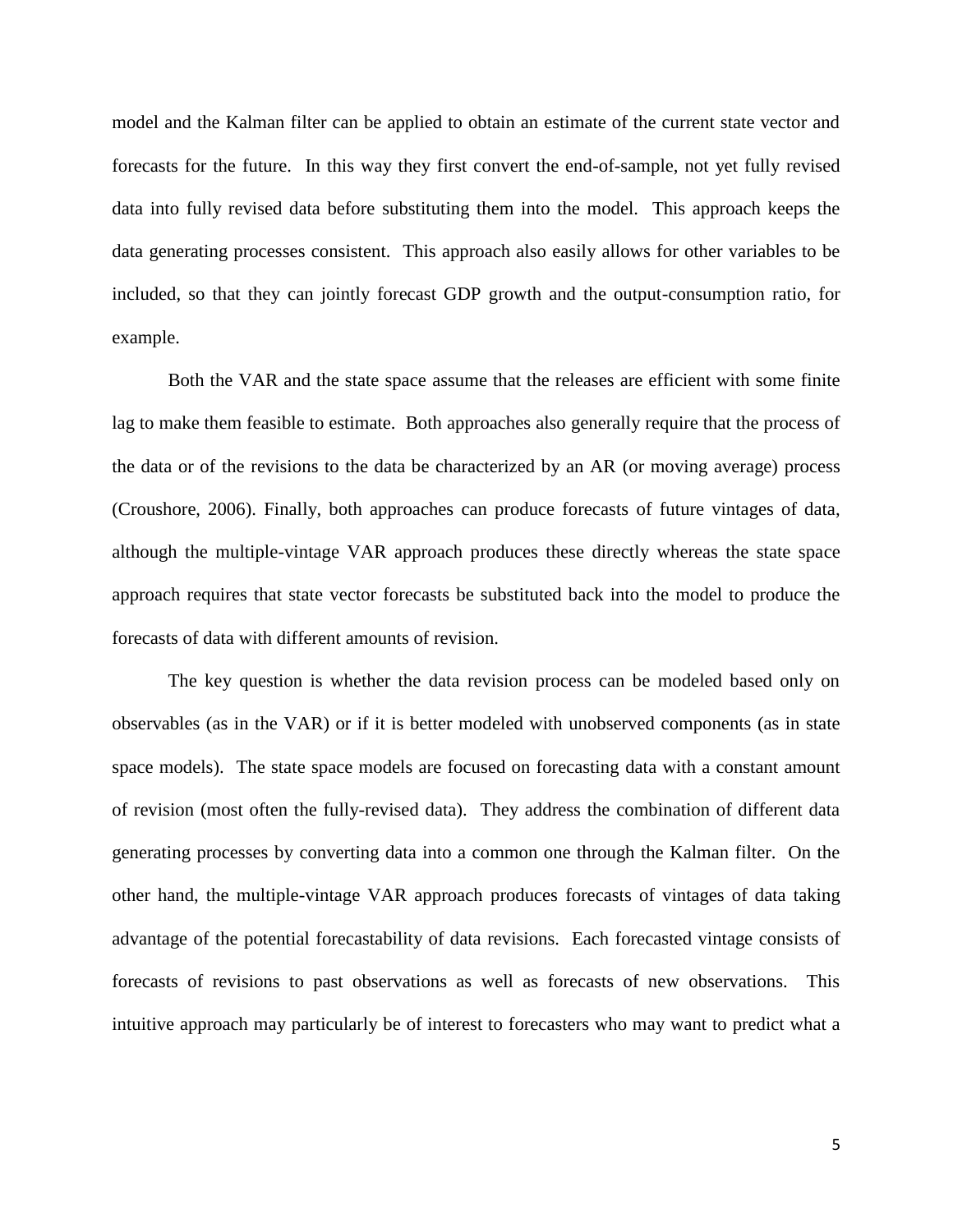future vintage of data may look like. Policymakers may also be interested in the predicted data revisions as well as the predictions of future observations.

In the end, selecting between forecasting models comes down to forecasting performance. Clements and Galvão have shown that their method appears to perform well, particularly for inflation, most likely because inflation has predictable revisions based on observables. A comparison of the forecasting ability across the different approaches would be useful, although the results most likely depend on both the particular data being forecasted as well as the objectives of the forecaster.

## **Conclusion**

Clements and Galvão's article contributes to the literature on the impact of data revisions on forecasting. Forecasters have become aware of the need to keep track of the vintage of data they have available at the time they make their forecasts. The issue of different maturities of data in each vintage, however, is less well known. Clements and Galvão's article is an excellent addition to the literature drawing attention to this important subject.

One drawback of Clements and Galvão's article is that it focuses on models of a single variable. Next steps in this literature, as Clements and Galvão note in their introduction, should include extending the model to incorporate additional explanatory variables that often play a role in more complex forecasting models. In those cases, data revisions may arrive at different times for the different variables. Knowledge of the revision process for the explanatory variables may, in some cases, improve the forecasts of the target variable. Then a full comparison with the Kishor and Koenig (2011) state space approach would also be possible. Alternatively, as suggested by Croushore (2006), a factor model approach might avoid the problems of data